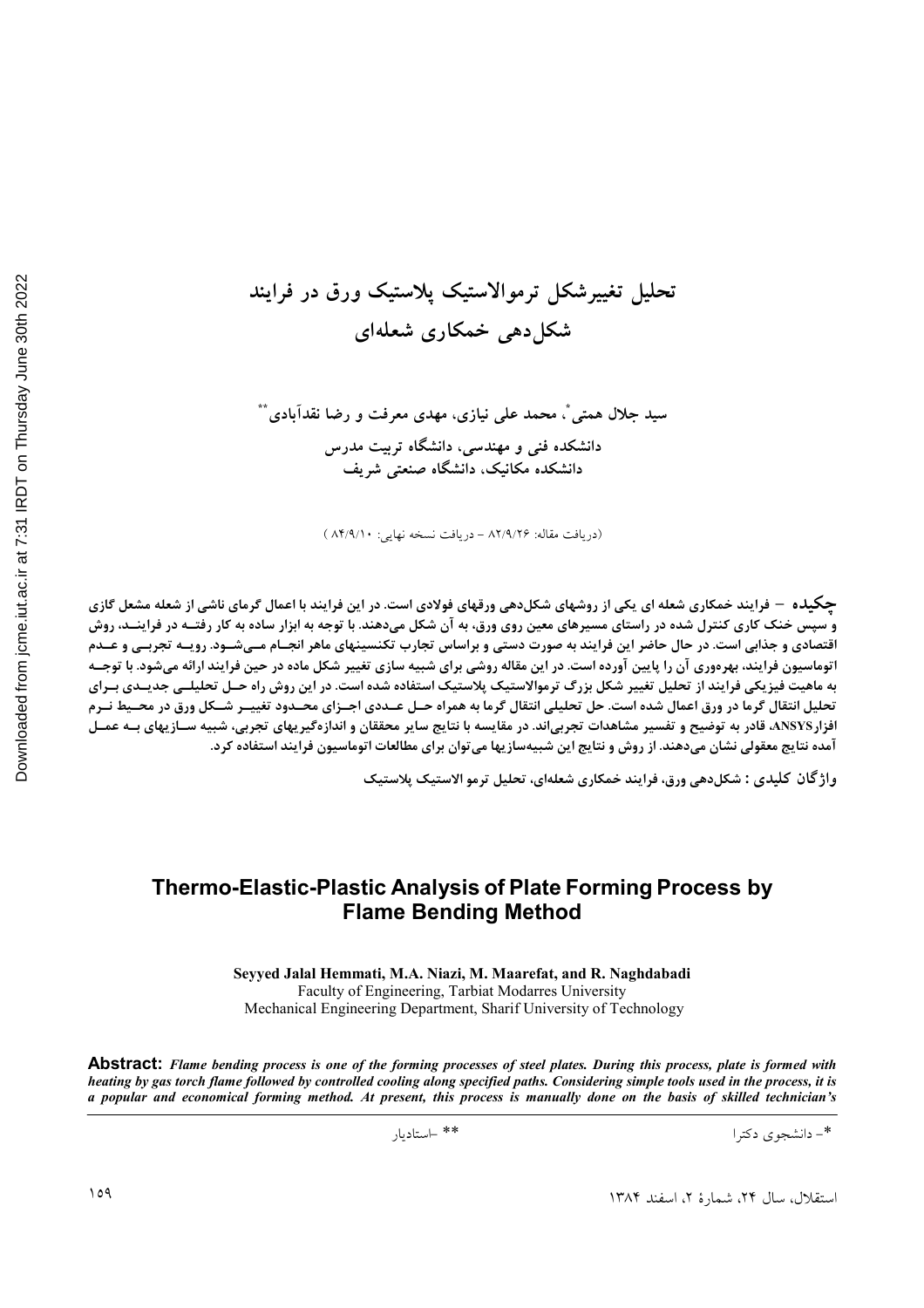experience. Experimental and non-automated procedures decrease productivity of the process. In this paper, a method is proposed for simulation of material deformation. Regarding the physics of the process, large deformation thermoelastic-plastic analysis has been applied. In the simulations, a new analytical solution is used for thermal analysis of plate. The analytical solution along with finite element analysis of the deformation in ANSYS program is able to interpret experimental observations. The simulations show reasonable results, compared with the analytical results by other researchers and with experimental data. The method and simulation results can be used to study the process automation.

Keywords: Plate forming, Flame bending process, Thermo Elastic Plastic Analysis

معادلات همزمان غیرخطی به دست می آید که بـه روش تکـرار قابل حل است. خواص مواد تابع دما در نظـر گرفتـه شــدهانــد. مقایسه نتایج نظری به دست آمده با نتایج تجربی، توافق خـوبی نشان دادهاند. آزمونهای تجربی روی تیـر انجـام شـده تـا شـبیه سازی خوبی از تحلیل نظری به دست آید.

موشایف و وروس[۲] براساس نظریه ورقهای نـازک بــاخیز کم، معادله خمش ورق الاستیک را برای در برگرفتن مولفههـای گرمایی و پلاستیکی تغییر شکل مورد فرمولبنـدی مجـدد قــرار داده اند. آنها نیز برای استخراج معادلات حاکم توزیع کرنش کل درامتداد ضخامت ورق را به صورت خطبي فـرض كـردهانــد. همچنین خواص مواد در راستای ضـخامت ورق متغیـر در نظـر گرفته شده اند. برای حل معادلات از روش المان مرزی استفاده شده است. روش حل ارائه شده در این تحقیق به فهـم مکـانیزم تغییر شکل ورق کمک می کند ولی به کار بیشتری نیاز دارد.

موشایف و شین[۳ و ٤] نظریـه باریکـه اصلاح شـدهای را مطرح کردهاند. آنها برای مدلسازی ورق گـرم شـده، باریکـهای عمود برخط گرمایش کـه توسـط فنرهـایی مهـار مـی شـود در نظرگرفتهاند. نظریه باریکه اصلاح شده با موفقیت بـرای حالـت الاستيك آزمايش شده ولى درحالت پلاستيك تعيين ثابت فنرها مشكل است.

جانگ و همکـارانش[٥] منطقـه گــرم شــده را بــه صــورت دیسک دایروی متقارنی ساده سازی کردند کـه توسـط فنرهـایی مهار شده است. ثابت فنرها از نظریه ورق نامحـدود دارای یـک سوراخ دایروی تعیین مییشود. ایسن دیسک برای مدلسازی حرکت مشعل، درطـول مـسیرگرمایش متحـرک در نظـر گرفتـه مې شو د. ۱ – مقدمه

خمکاری شعلهای یکی از فرایندهای شکل دهبی ورقهبای فولادی است. در این فرایند با اعمال گرمـایش و خنـک کــاری کنترل شده در امتـداد مـسیرهای معـین روی ورق، آن را شـکل میدهند. وقتی یک طرف ورق توسط مشعل گـرم مـیشـود در حالی که طرف دیگر آن خنک است گرادیانهای دما به خصوص در راستای ضخامت، باعث ایجاد انبساطهای گرمایی و در نتیجه ممان خمشی و نیروهای صفحهای گرمایی مـیشـود کـه بــدین وسیله باعث تغییـر شـکل زاویـهای و انقبـاض صـفحهای ورق می شود. چون دما در منطقه زیرمنبع گرما بـالا و بـرعکس تـنش تسليم دراين منطقـه پـايين اسـت تغييرشـكل پلاسـتيک اتفـاق می|فتد. در هنگام خنک شدن ورق، سـطح گـرم شــده منقــبض شده و باعث خمش معکوس ورق می شود. شکل(۱) بــه طــور شماتیک ورق تخت اولیه و ورق شکل داده شــده و مــسیرهای گرمایش روی ورق را نشان می دهــد. در ایــن شــکل همچنــین نحوه تغییر شکل زاویه ای ورق پس از اعمال هر خط گرمـایش نمایش داده شده است. شکل (۲) نمونـه ای از ورقهـای شـکل داده شده به این روش را نشان می دهد.

تحلیلهای نظری و عددی مختلفی بـرای پـیش بینـی پاسـخ ورق در این فرایند انجام شـده انـد. روشـبی بـرای حـل مـسئله دوبعدي توسط ايوامرا و ريبيكي[١] ارائه شده است. آنها از مدل تیر دو بعدی عمود برخط گرمایش استفاده کردهاند که با استفاده از روش تفاضل محدود تحلیل مے شـود. در ایــن مــدل فــرض می شود که توزیع کرنش کل شامل کرنشهای الاستیک، پلاستیک و کرنش گرمایی، درجهت ضخامت ورق خطبی است. بـا ایـن فرض به همراه شرایط تعادل، پیوستگی و مرزی، سیستمی از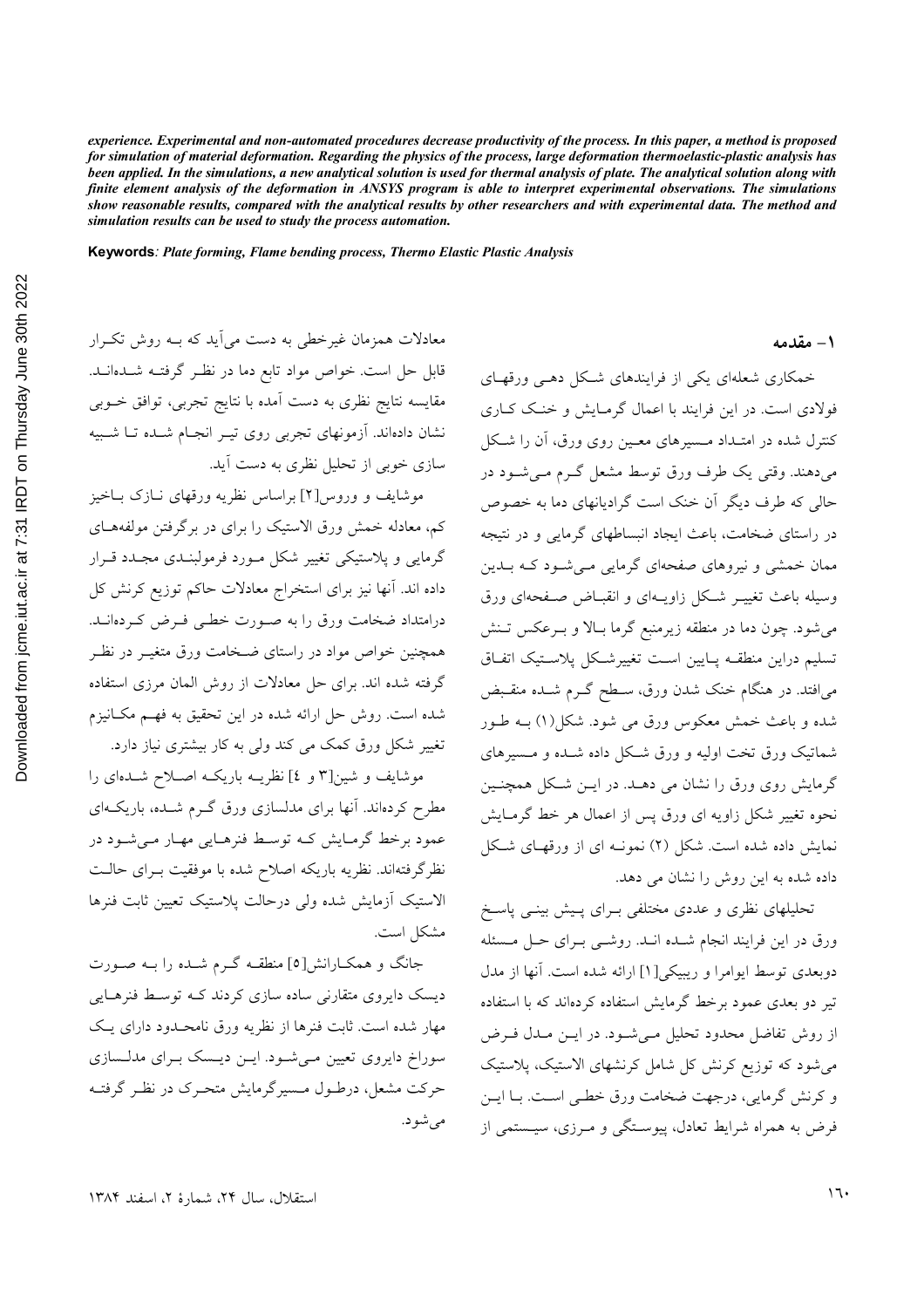

شکل۱– ورق تخت اولیه و سطح نهایی پس از فرایند خمکاری شعلهای

تحلیل اجزای محدود فرایند با برنامههـای تجـاری مختلـف توسط يو[٦], لي[٧], كلوسن [٨] وايشي يامـا [٩] انجـام گرفتـه است. ائدا و همکارانش[۱۰] برای شبیه سـازی تغییرشـکل ورق در فرایند گرمایش خطبی، تحلیلگ گرمایی و تحلیلگ تغییـر شکل مخصوصی تدوین کرده انـد. در مطالعـات انجـام گرفتـه، تحليل ترموالاستوپلاستيک تغييرشکل بزرگ مـاده اعمـال شــده است. معمولا میدانهای دما و تغییر شکل، کوپل نشده و خواص مواد تابع دما فرض می شوند. در هر گام زمانی از تحلیـل تغییـر شکل، دماهای گرهی محاسباتی از تحلیل گرمـایی بـه صـورت بارگذاری گرمایی در تحلیل الاستوپلاستیک اعمال می شوند.

در این تحقیق با استفاده از یک راه حل تحلیلی جدید بـرای تحلیل انتقال گرما در ورق، شار گرمـایی ورودی و میـدان دمـا تعیین می شوند. مولفان درکار قبلی خود[۱۱]، صحت و اعتبـار تحلیل گرمایی فرایند به روش فوق را نشان دادهاند. در ادامه، بــا استفاده توام از این راه حل تحلیلی بـرای میـدان دمـا و تحلیـل اجزای محدود تغییر شکل به کمک نرم افزار ANSYS، روشبی برای شبیه سازی ترمومکانیکی فرایند ارائه می شود.

#### ۲- روش تحلیل و فرضیات

در فرایند خمکاری شعلهای مـاده تحـت اثــرات گرمـایی و وزن خود، دچار تغییر شکل دائمی می شود. تقریبـا تمـام تغییـر شکل پلاستیک ماده در فصل مشترک شعله با سطح ورق اتفاق



شکل۲-نمونهای از ورقهای شکل داده شده به روش خمکاری شعلهای

مى افتد و مابقى قسمتها فقط تحت تغييرشكلهاى الاستيك قـرار میگیرند. بـا حرکـت مـشعل بـه تــدریج مـواد بیــشتری دچـار تغییرشکل پلاستیک میشوند و مواد پیرامون آنها در برابـر ایــن تغییر شکل مقاومت می کنند. مـاده واقـع در زیــر شــعله تحـت تغییـر شـكل بـزرگ و كـرنش كوچـك قـرار دارد. عــلاوه بـر حالت غیر خطی هندسی، بروز تغییـر شـکل ترمـو پلاسـتیک و تابع دما بودن خواص مواد، باعث غیر خطی بودن مادی تحلیـل مىشود.

در شکل(۳) مراحل تحلیـل ترموالاسـتیک پلاسـتیک تغییـر شکل ماده در این تحقیق نشان داده شده است. مراحل مختلف تحلیل در برنامه تجاری ANSYS نسخه هفتم انجام مـی گیرنـد. مولفان برای تعیین پارامترهای شعله از روش ارائه شده در مقاله قبل خود[۱۱] استفاده کردهاند. شکل(٤) مدل توزیع گوســی بــه کار رفتـه بـراي شـار گرمـايي ورودي بـه همـراه سيـستمهاي مختصات ساکن و متحرک مفـروض را نــشان مـی،دهــد. شــار گرمایی ورودی در هر نقطه از فصل مشترک شـعله بــا ورق بــه فاصله r از مرکز شعله از معادله زیر تعیین می شود:

$$
q(r) = q_{\text{max}} \exp(-\gamma r^2)
$$
 (1)

شار ماکزیمم در مرکز شعله، q<sub>max</sub>، از معادله

$$
q_{\text{max}} = \frac{q_{\text{eff}}\gamma}{\pi} \tag{7}
$$

محاسبه مـیشـود. متغیرهـای  $q_{\rm eff}$  و  $\gamma$  در معـادلات بـالا، بــه ترتيب تبوان مسوثر و ضيريب تمييركز شعبله بسوده و بسه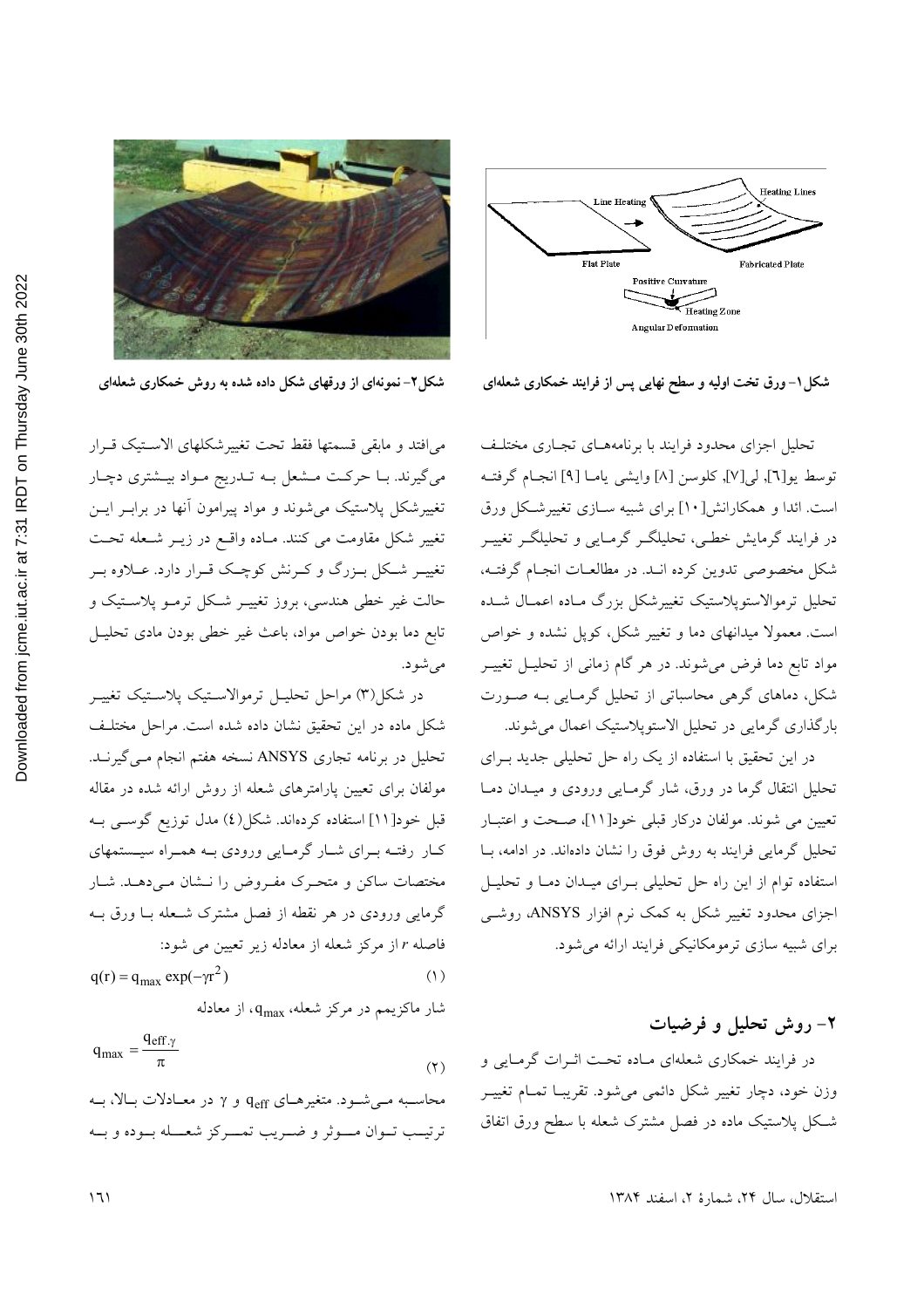



شکل ٤– مدل توزیع گوسی شار گرمایی شعله و سیستمهای مختصات ساکن و متحرک در نظرگرفته شده

معرفی می شوند. با توجه به مشعل و غیرخطی بودن تغییرشکل ماده، تحلیل به صورت گـام بـه گـام انجـام مـي گيـرد. تحليـل گرمایی فرایند بر اساس الگوریتم توصیف شده در [۱۱] و با استفاده از امکانات برنامه نویسی کاربر در ANSYS ترتیب داده شده است. در مرجع فوق راه حل تحلیلی جدیـدی[۱۲] بـرای

يارامتـرهاي شعله معروفاند. در ایســن تحقیــــق پارامترهـــــای ورودی بـــــرای تحلیــــل ترموالاستيک پلاستيک عبارتاند از: سرعت حرکت مـشعل(v)، تــوان مــوثر(qeff) و ضــريب تمركــز شــعله(y). ابعــاد ورق در مرحله مدلسازی و مــش بنــدی بــه عنــوان پارامترهــای ورودی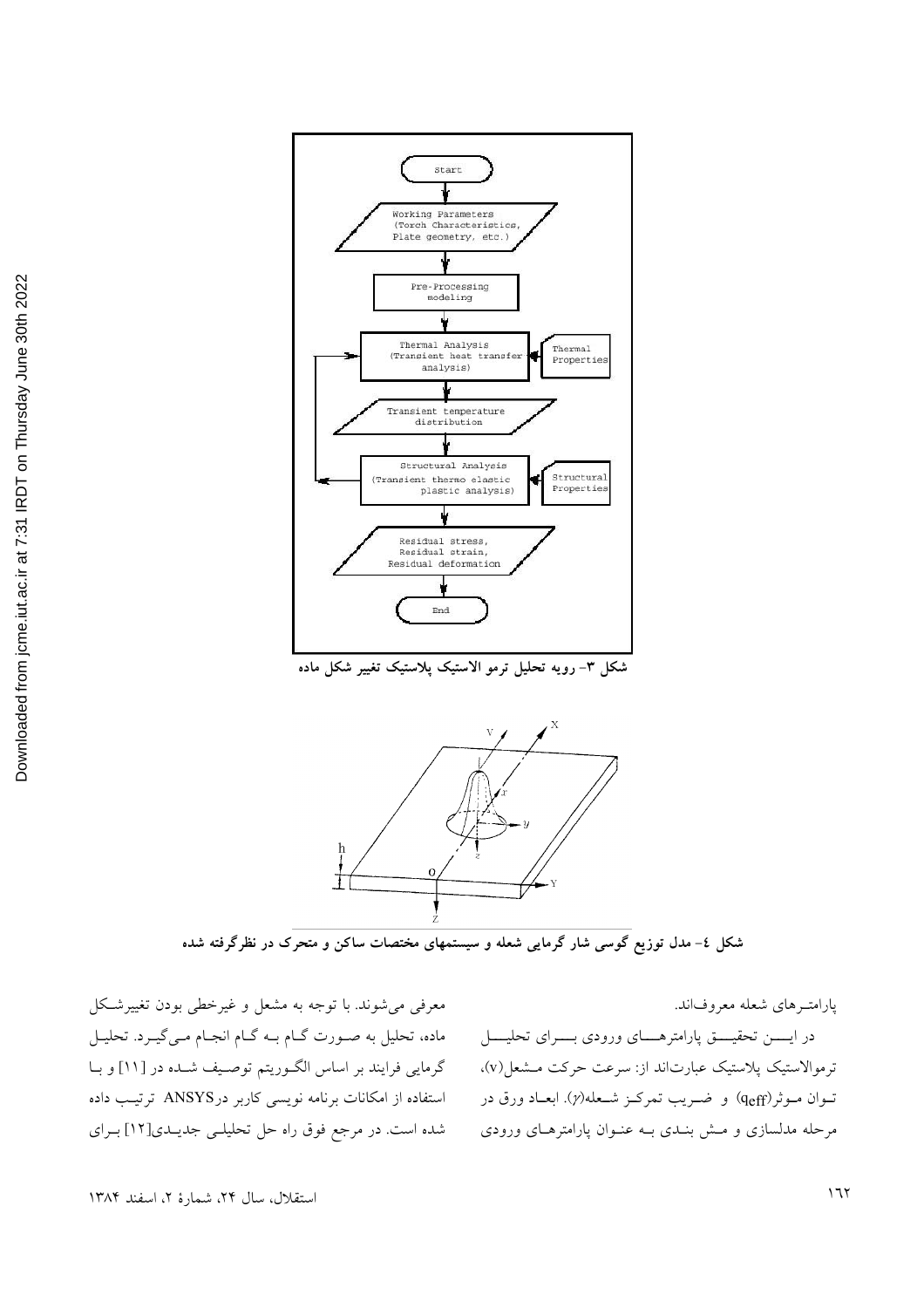تحلیل گرمایی فرایند به کار رفتـه اسـت. در تحلیـل گرمـایی از تبادل گرمایی ورق با هوای اطراف به صورت همرفت و تـابش صرفنظر شده و بنا به فرض، خنک کـار دیگـری هـم اسـتفاده نمی شود. همچنین خواص مواد مستقل از دمـا و مکـان در نظـر گرفته میشوند. در هـر گــام بــا معلــوم بــودن مختــصات نقــاط گرهی، پس از محاسبه شار گرمـایی ورودی و تحلیـل گرمـایی، دماهای گرهی تعیین می شوند. از میدان دمـای گرهـی محاسـبه شده به عنوان بارگذاری گرمایی بـرای تحلیـل ترمـو الاسـتیک پلاستیک استفاده میشود. در این مطالعـه اثــر وزن ورق نیــز در نظرگرفته می شود. در پایان هر گام مختصات به روز شده نقـاط گرهی بـرای محاسـبه میـدان دمـای گرهـی گـام بعـدی مـورد استفاده قرار می گیرند. سیکل اشـاره شـده تـا اتمـام زمـان کـل تحليل ادامه مي يابد.

#### ۳- مدل اجزای محدود ورق

در فرایند خمکاری شعلهای در راستای محورهای مختلف بـه خـصوص در راسـتاي ضـخامت ورق گراديانهـاي گرمـايي زیادی به وجود می آیند. همچنین تحلیل تغییرشکل غیرخطی ورق به روش اجزای محدود مستلزم حـل مکــرر یـک سیــستم معادلات غيرخطي حجيم است. بنابراين انتخـاب نـوع و تعـداد اجزا حائز اهمیت اسـت. در شـكل(٥) مـدل مـش بنـدي شـده نصف ورق را نشان می دهد. در تحلیلهـای ترمومکـانیکی یـک خط گرمایش در وسط ورق در نظر گرفته مـی شــود. بــه دلیــل تقارن بارگذاری و حل نسبت بـه صـفحه xz، تنهـا نـصف ورق تحلیل می شود. با توجه به غیرخطی بودن تحلیل و تعداد زیـاد اجزای مدل، از اجزای جامد هشت گرههی استفاده می شود. این مدل از سه ناحیه مــش ریــز، ناحیــه گــذر از مــش ریــز بــه درشت و ناحیه مش درشت تــشکیل یافتـه اســت. تقریبــا تمــام تغییر شکل پلاستیک ماده در ناحیه زیر شعله (ناحیه مـش ریـز) متمرکز میشود. در این ناحیــه چگــالی شــار ورودی گرمــا نیــز بالاست. گرادیان دما در راستای ضخامت ایجاب می کند انـدازه تقـسیمات از وجــه گــرم شــده بــه طــرف پــشت ورق

به طور تصاعدی افزایش یابد.

۴- خواص مواد

در شبیه سازیهای بـه عمـل آمـده در ایــن تحقیــق خــواص گرمایی مواد ثابت و برابر خـواص فـولاد نـرم در صـفر درجـه سانتیگراد در نظر گرفته می شود. شکلهای (٦) و (٧) خـواص مواد مربوط به فـولاد نـرم را بــه صـورت تـابعي از دمـا نــشان میدهند. k ،cp و p در شکل(٦) به ترتیب ظرفیت گرمایی ویژه، ضریب هدایت گرمایی و چگالی مادهاند. در شکل(۷) نیز E، $\sigma_y$ و a به ترتيب تنش تسليم، مـدول الاستيـسيته، شـيب خـط ET منحنی تنش کرنش در ناحیه پلاستیک و ضریب انبـساط طــولی مادهاند. در شبیه سازیها خواص مکانیکی به صورت تابع دمـا و برابر مقادیر نظیـر شـکل (۷) در نظـر گرفتـه شـدهانـد. در ایــن شبیهسازیها رفتار ماده به صـورت الاسـتیک- پلاسـتیک بـا کـار سختی ایزوتروپیک و منحنی تنش\_کرنش دو خطی فرض شـده است.

# ۵- نتایج تحلیلهای عددی

بر اسـاس رويــه مــشروح در بخــشهاى قبــل دوازده تحليــل ترمو\_ الاستیک پلاستیک ترتیب داده شدند. شرایط گرمایش بـه کار رفته در این تحلیلها در جدول(۱) ذکر شدهانــد.  $\rm q_{eff}$  ، ۷ تا در این جدول به ترتیب نشاندهنـده ضـخامت ورق، سـرعت  $\gamma$ مشعل، توان موثر و ضریب تمرکز شعلهاند. برای انتخاب شرایط گرمایش، داده های تجربی اندازه گیری شده و نتایج ارائــه شــده توسط سایر محققان مد نظر بودهاند[٥، ٧ و ١٠].

در تحليـــل اول، ورق مربـــع شـــكلى بـــه طـــول و عــــرض ۳۰۰× ۳۰۰ در نظرگرفته شده است. منحنیهای دما ـ زمـان محاسباتی به روش تحلیلی این مطالعه و بـه روش عـددی[۱۰]، بـراي نقـاط وسـط ورق در وجـوه گـرم شـده و پــشت آن در شکل(۸) نشان داده شدهانـد. همـان طـوري کـه در ايــن شـکل .<br>ملاحظه می شود دمای نقطه مرکز ورق در وجه گــرم شــونده از لحظهای که مرکز شعله به نزدیکی آن میرسد شروع به افزایش

استقلال، سال ٢۴، شمارة ٢، اسفند ١٣٨۴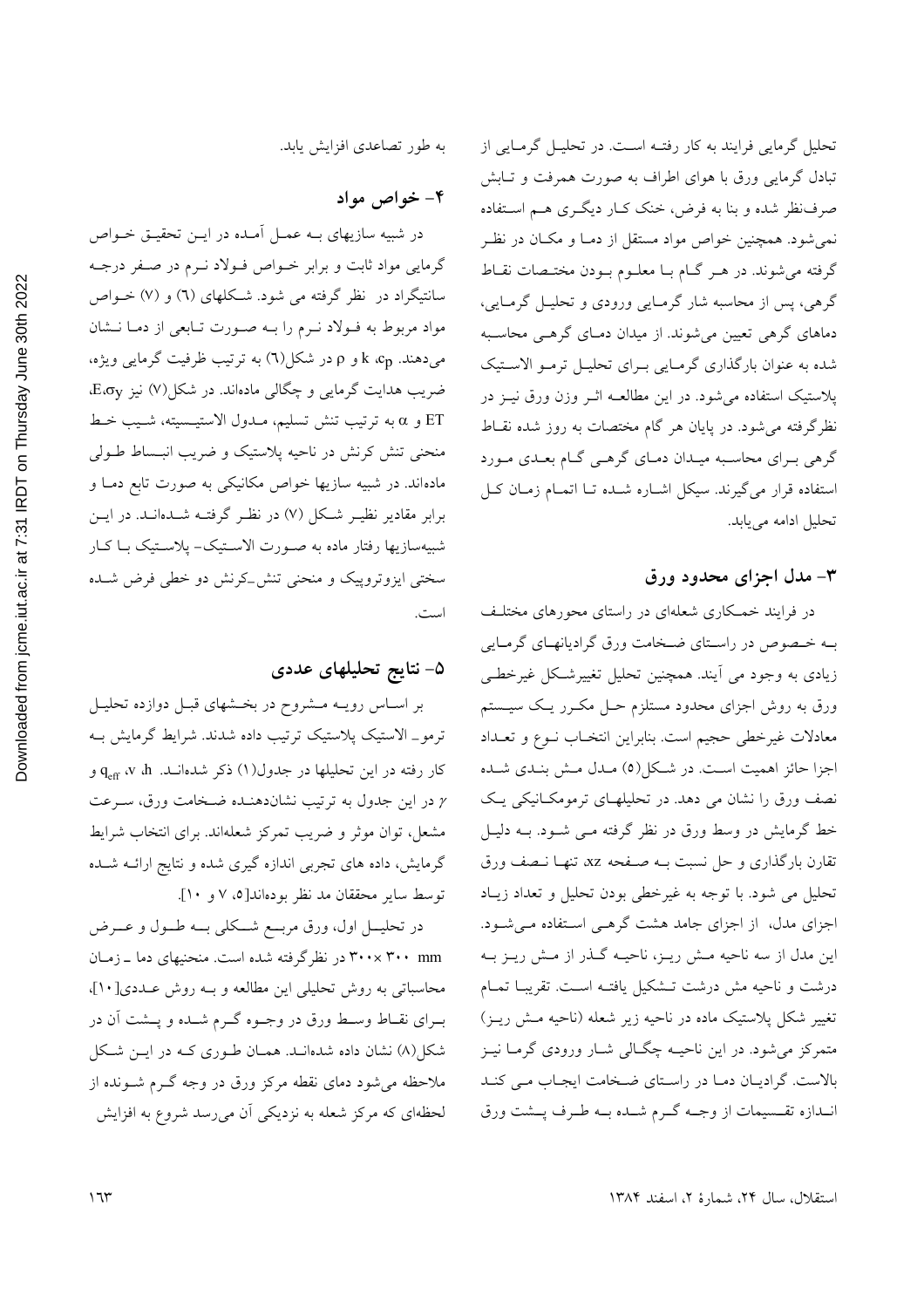



| N <sub>0</sub>    | h<br>(mm) | v<br>(mm/s)         | $q_{\rm eff}$<br>(cal/s) | $(mm^{-2})$                     |
|-------------------|-----------|---------------------|--------------------------|---------------------------------|
|                   | ٨         | ٥.                  | <b>72V0</b>              | $\cdot/\cdot\cdot27$            |
| ۲                 | ۱۸        | 1/7                 | ۸V٠                      | $\cdot/\cdot\cdot$ 19           |
| ٣                 | ۱۲        | $\mathsf{r}_\wedge$ | 14.4                     | $\cdot/\cdot\cdot\tau$          |
| $Y - \Delta - 9$  | ١٦        | $2 - 0 - 7$         | 14.4                     | $\cdot/\cdot\cdot\tau$          |
| $V - \Lambda - 9$ | ١٨        | $2 - 0 - 7$         | 14.4                     | $\cdot/\cdot\cdot\tau\setminus$ |
| $1 - 11 - 17$     | ٢٠        | $2 - 0 - 7$         | 14.4                     | $\cdot/\cdot\cdot\tau$          |

جدول۱- شرایط گرمایش در نظر گرفته شده برای تحلیلهای عددی

مقایسمای بوزیای دمای محاسباتی در ایـن تحقیـق بـا نتايج [ ١٠] انجام شده است. در اين حالت به ازاي توان مـوثر و خواص گرمایی یکسان مواد، ملاحظه مـی شـود کـه در روش تحـلیلی انتـقال گرمای به کار رفـته دراین تحـقیق، باید مقـدار

مبی کنـد و کمـی پـس از عبـور مرکـز مـشعل از ايـن نقطـه (تقریبا t=۳sec) دما به حداکثر خود میرسد. از این لحظه بـه بعد دما شروع به کم شدن می کند. اَهنگ کاهش دما ابتدا سریع و سـپس اَهنـگ کنـدي پيـدا مـيکنـد.همچنـين در شـکل(۸)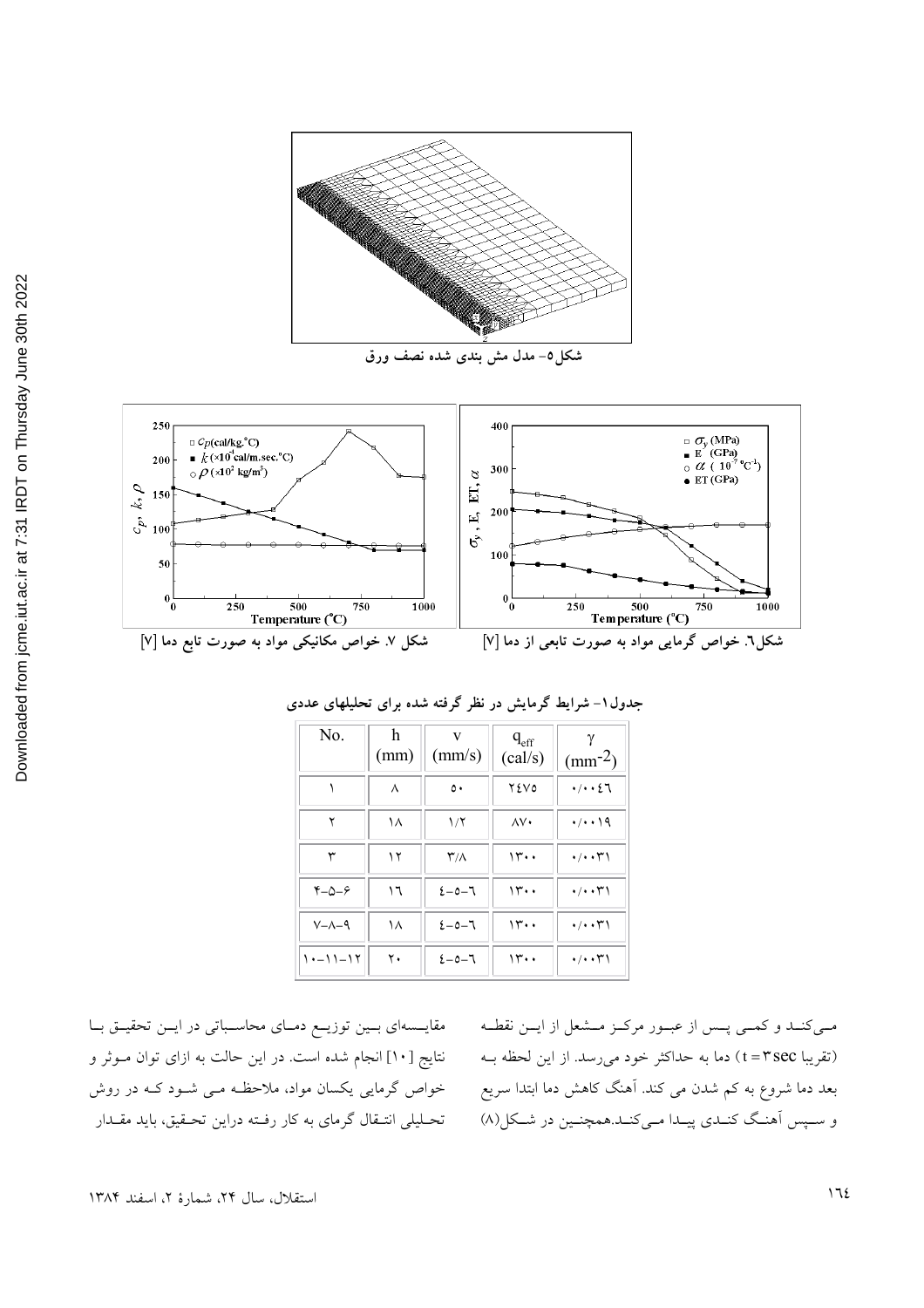\_ معادله (۱) برای مدلسازی شـار ورودی گرمـا اعمـال شـده است. تـوان مـوثر مـشعل ٢٤٧٥ cal/sec، ضـريب تمركـز آن mm<sup>-2،</sup> و سـرعت مـشعل mm/sec در نظـر c۰ mm/sec گر فته شده اند. خواص گرمایی مواد ثابت و عبارتاند از:  $c_n = 0.098$  cal/gr. °C  $k = 0.016$  cal/mm.sec. °C  $(1)$  $\rho = 0.00782 \text{ gr/mm}^3$ 

همچنین خواص مکانیکی مواد تـابع دمـا فـرض شـدهانـد. در تحلیل عددی انجام شده در ایـن مطالعـه، شـیب منحنـی تـنش کرنش در ناحیه پلاستیک کم فرض شده تـا بـه حالـت کـاملا يلاستيك نزديك باشد.

در شکل(۹) تغییر شکل زاویـهای لبـه شـروع ورق بـه ازای زمان بی بعد r نشان داده شده است. همـان طـوری کـه از ایـن شکل ملاحظه می شود رفتار ماده در هر سه حالت یکسان است. در ابتدا ورق دچار خمش معکوس میشود ولـی بـه تــدریج بــا گرم شدن آن خمش و تغییر شکل زاویهای ورق عکس شــده و مقدار آن به سمت مقدار واحدی میل مـیکنـد. بـه طـوری کـه تقریبا از ۰/۸ = <del>r</del> به بعد، تقریبا پاسـخ هــر دو روش یکــسان و تقریبا برابر rad ۲۰۰۲ است.

در شکل(۱۰) مقدار نرماله شده انقباض صـفحهای ورق بـه ازای مختصه نرماله شده مختصات نقاط در جهت عرضی رسم شده است. در این فرایند با تغییر شکل بزرگ ورق وجـوه گـرم شده و یشتی ورق کشیده خواهند شد. به عبـارت بهتـر صـفحه میانی ورق نیز دارای جابـه جـایی خواهــد بــود. لــذا منظــور از عبارت انقباض مثبت، انبساط این صفحات است. در این شکل به ازای ۰/۲ ≤ تا نتیجه هرسه مطالعه یکسان است ولـی بـرای زمانهای کمتر رفتار ورق متفاوت خواهد بود. در منحنی مربـوط به نتايج ائدا [ ١٠] مقدار انقباض نقاط در راستاى y بـراى تمـام نقاط مثبت است یعنی نقاط واقـع در وجـه گــرم شــده در ایــن راستا منبسط می شوند. در صورتی که بـا رجـوع بـه شـکل(١١) مشـاهده می شود نقطـه مـــرکز ورق در وجــه گــرم شده در این



تحقیق و روش اجزای محدود در[۱۰]

ضريب تمركز شعله nm<sup>-2</sup> +/... انتخاب شود تا انطباق بـالا مــشاهده شــود. ضــريب تمركــز شــعله در مرجــع[١٠] ۰/۰۰۳۱ mm<sup>-2</sup> تخمین زده شده است. بنـابراین شـعله در ایـن حالت فشرده تر پیش بینی می شود.

نتايج تحليل تغيير شكل ورق در اين تحقيق را مـيتوان بـا نتایج اعلام شده در مرجع[۱۰] مقایسه کـرد. فرضـیات و روش به كار رفته در مرجع فوق عبارتاند از:

\_ از روش اجزای محدود بـا فـرض رفتـار ترموالاسـتيک\_ کاملا پلاستیک و تغییر شکل بـزرگ مـاده اسـتفاده شـده است. برنامه تحلیلگـر تغییرشـکل را خــود مولـف تــدوین کرده و برای جلوگیری از رخ دادن پدیده قفل شدن برشــی محاسبات، روش «انتگرالگیری کاهیده انتخابی» را بــه کــار برده است. مشخصات مش بنـدي مـدل و جزييـات روش اعمال شده براي انتگرالگيري ذكر نـشدهانـد. لـذا بـراي بررسی بیشتر نتایج به دست آمده از روش فعلـی بــا نتــایج مرجع[١٠]، يك تحليـل كـاملا عـددي ترمـو الاسـتيك پلاستیک نیز ترتیب داده شـده اسـت. در ایــن تمـرین بــه کمک برنامه ANSYS هر دوی تحلیلهای گرمـایی و تغییـر شکل به روش اجزای محدود انجام شدهاند. بـرای نزدیـک بودن شرايط تحليل عددي اينجـا بـا تحليـل ائـدا [١٠]، از امکانــات انتگرالگيــري كاهيــده درANSYS اســتفاده شــده است.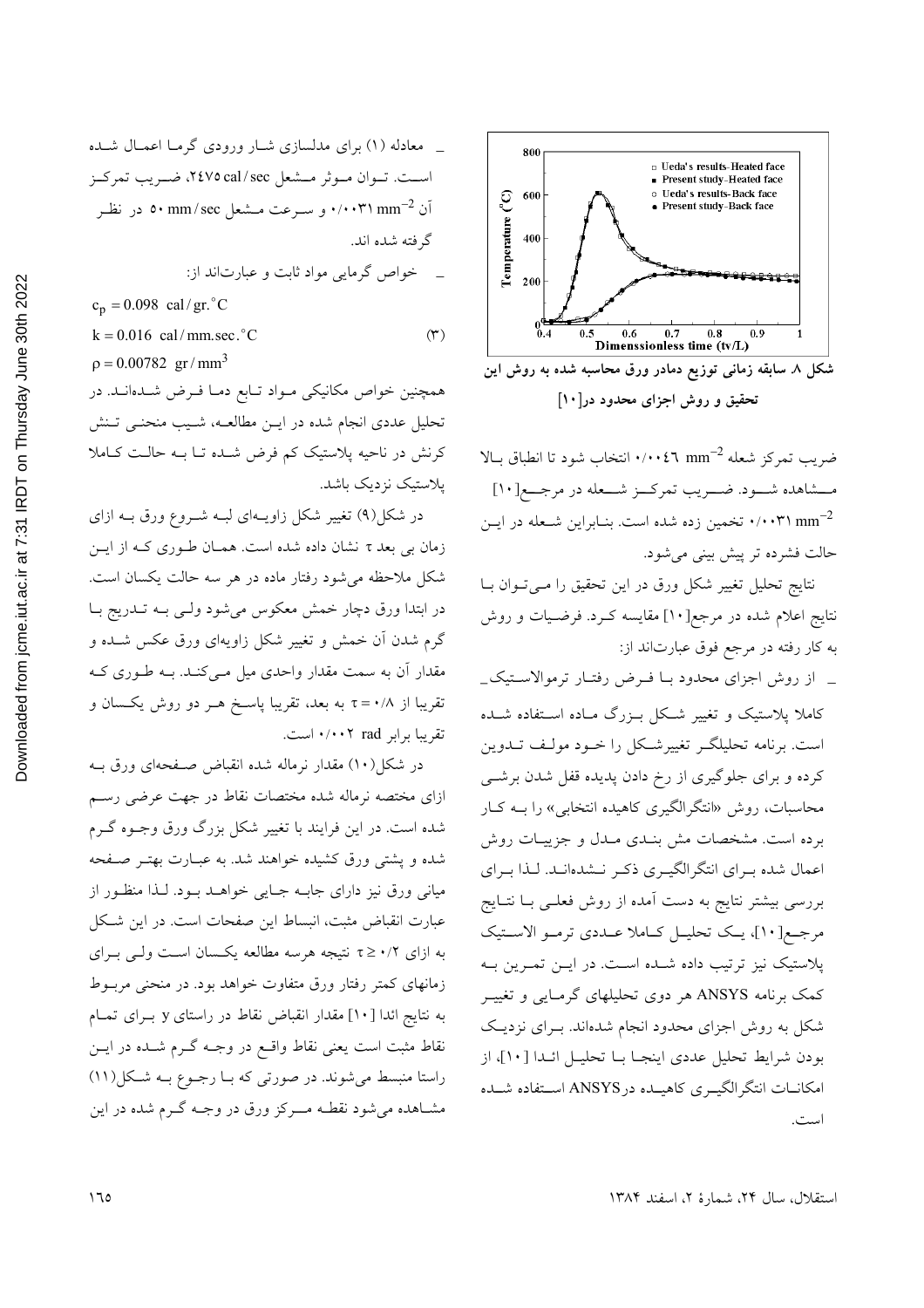

شکل۹– مقایسه تغییر شکل زاویهای لبه شروع ورق محاسبه شده در[۱۰] و این تحقیق





شکل(۱۰) معقول است. ازطرف دیگـر پدیــده ای کــه غالبــا در فرایند گرمایش خطی اتفاق می افتد ایــن اسـت کــه در راسـتای خط گرمایش نوعی انباشتگی ماده مانند خطوط بند انگشت ب وجود مي آيد. شكل(١٢) اين پديده فيزيكي را نـشان مـيدهـد. منحنی مربوط به تحقیق فعلی در شکل(١٠) بروز این پدیده را

راستا دچار کرنش فشاری پلاستیک میشود. در شکل(١١) کرنش پلاستیک در راستای ضخامت ورق در نقطـه مرکـز ورق رسم شده است. با توجــه بــه اینکــه در مرکــز وجــه گــرم شــده بیشترین کرنش پلاستیک منفـی گـزارش شـده اسـت، بــه نظـر مــیرســد نتــايج تحقيــق فعلــی در مــورد انقبــاض صــفحهای،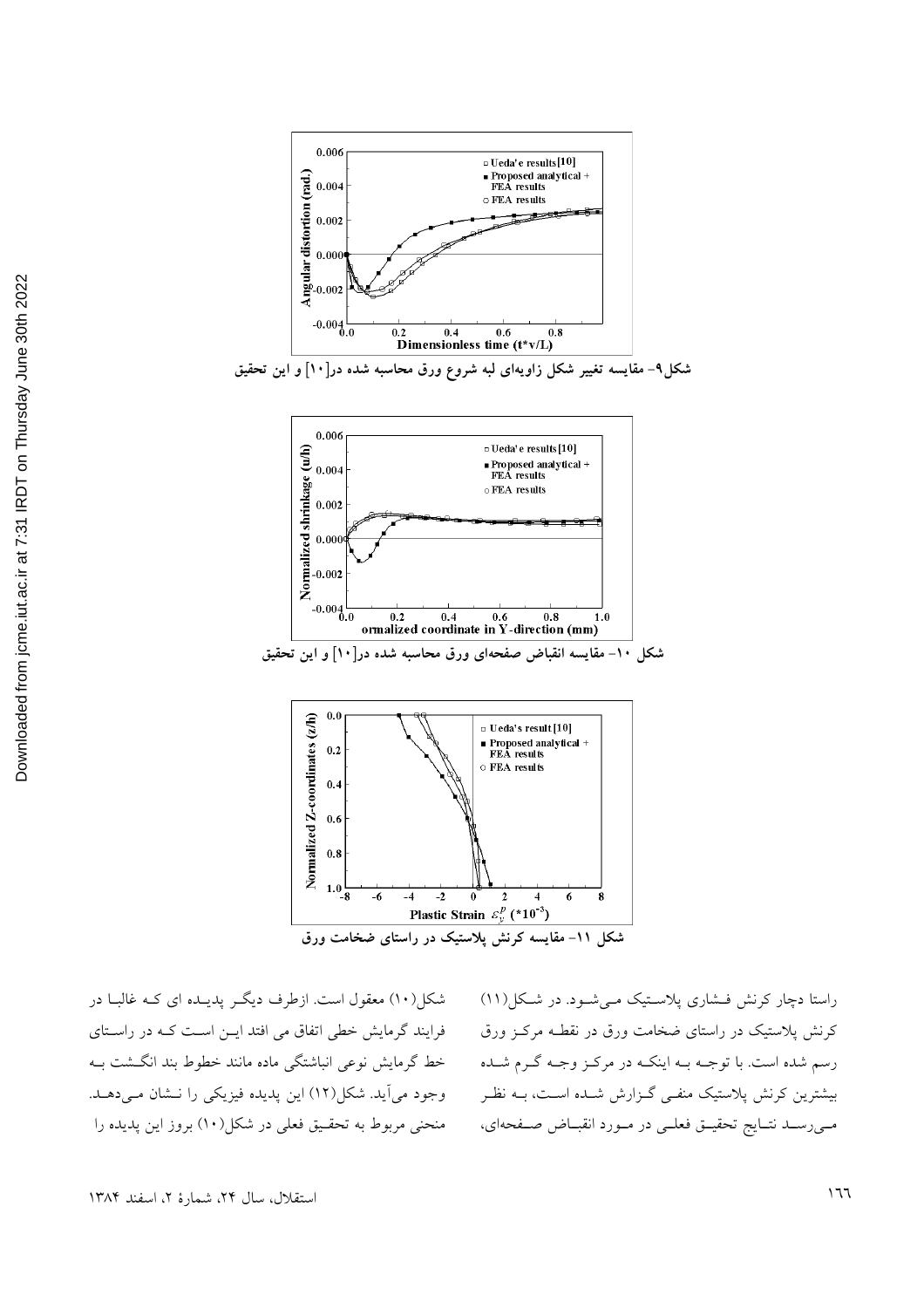

با پارامترهای گرمایش مربوطه پیش بینی میکند. در صورتی ک با شرایط گرمایش مربوط به روش کاملا عددی ائلدا [١٠]، ایسن يديده اتفاق نمي افتد.

در شکل (۱۱) ملاحظه میشود علی رغـم همـاهنگی کیفـی در رفتار پیش بینی شده ورق، نتیجه روش فعلـی بــرای کــرنش پلاستیک کمی بیش از نتایج کاملا عددی و روش ائـدا محاسـبه شده در [۱۰] و این رسالهاند. در هر دو تحلیل انجـام گرفتـه در این مطالعه (تحلیلهای کاملا عددی و تحلیلی-عددی) خــواص مواد شبیه خواص در نظر گرفتـه شـده در مطالعـه ائـدا هـستند بعضی خواص گرمایی ثابت و خواص مکانیکی به صورت تـابع دما فرض شدهاند. با این تفاوت که رفتـار مـاده ترمـو الاسـتیک پلاستیک در نظر گرفته شده است. بـه نظـر مـبی رسـد در ایــن مطالعه کاهش شعاع موثر شعله قدری موضعی بودن و در نتیجه كميت كرنش پلاستيك را افزايش مىدهد. از طرف ديگر انتظـار میرود اعمال انتگرالگیری کاهیده در نتایج مطالعه ائدا بـه طـور قابل ملاحظهای موثر باشد. نتـايج تحليـل كـاملا عـددی انجـام گرفته، نشان دهنده این امر هستند. ایــن روش بــه رغــم ذخیــره زمان پردازش، تا حدى نتايج را تحت تاثير قرار مى دهد. البته بـا توجه به همخوانی خوب نتایج در دو مطالعـه دقـت محاسـبات منطقی به نظر می رسد.

در دومین تحلیـل، ورقــی بــه ابعــاد ۲۰۰×۲۰۰ در نظـر گرفته شده است. شرایط گرمایش در این مطالعه طوری انتخاب شده اند که توزیع دمای محاسباتی بر توزیع دمای گزارش شــده در تحقیق لی[۷] منطبق شود. لی[۷] برای شبیه سازی فراینـد از نرم افزارANSYS به عنوان برنامه تحلیلگر انتقال گرمـا و تغییـر شکل استفاده کرده است. او نیز توزیـع گوســی نرمـال را بــرای

مدلسازی شار ورودی انتخاب کرده است. شـرایط گرمـایش در مثال لی عبارتاند از:

 $v = 1.2$  [mm/sec]  $q_{eff} = 800$  [cal/sec]

 $\gamma = 0.164$  [cm<sup>-2</sup>]

در شکل(۱۳) منحنیهای دما– زمـان مربـوط بـه هـر دو تحقیـق نشان داده شدهاند. همان طوری که ملاحظه مـیشـود منحنیهـا کاملا برهم منطبق|ند. در شکل(١٤) نیز نمودارهای خیز\_زمـان برای نقطه مرکز ورق در وجه گــرم شــده رســم شــدهانــد. ایــن نمودارها نشان م<sub>ی</sub>دهند که مقدار خیز پیش بینی شده در هــر دو روش یکسان خواهد بود. از نتایج بـه دسـت آمـده در لحظـات ابتدايي ملاحظه مىشود ورق دچار خمش معكوس اوليه خواهد شد. همچنـین از جـدول(۱)، مجـددا ضـریب تمرکـز شـعله در روش لی کمتر و لذا شعاع موثر شعله بیش از مقدار نظیـر آن در روش فعلی در نظر گرفته مـیشـود. همـان طـوری کـه انتظـار میرود به ازای یک میدان دما یکسان، مقدار خیز پیش بینی شده نيز برابر است.

شکل(١٥) مقدار مولف کرنش پلاستیک عرضـی ورق بـه ازای زمانهای مختلف را نشان میدهد. در این حالت نیز مقــدار کرنش کمی بیش از مقدار پیش بینی شده در تحقیق لـی اسـت. علت این امر می تواند در موضعی بودن بیـشتر تغییــر شـکل در روش تحقیق فعلی و در نتیجه میزان کرنش بیشتر ماده دانست. قابل ذکر است که تاکنون مقــدار کــرنش فــوق الــذکر بــه طــور تجربي اندازه گيري نشده است.

جانگ [٥] برای تحلیل گرمایی فراینـد از راه حـل تحلیلـی روزنتال استفاده کرده است. در این روش مشعل با منبع گرمـایی نقطهای مدلسازی می شود. بنـابراین در ایـن مثـال بایـد ضـریب تمرکز شعله را با کالیبراسـیون عـددی از توزیـع تجربـی دمـای گزارش شده در [٥] تعیین کرد. بر این اساس درجدول(١) پارامترهای شعله نظیر شرایط گرمایش جانگ در ردیـف ســوم آورده شدهاند. طول و عرض ورق در این حالت به ترتیب ۷۰۰ و ٥٠٠ ميليمتر هستند.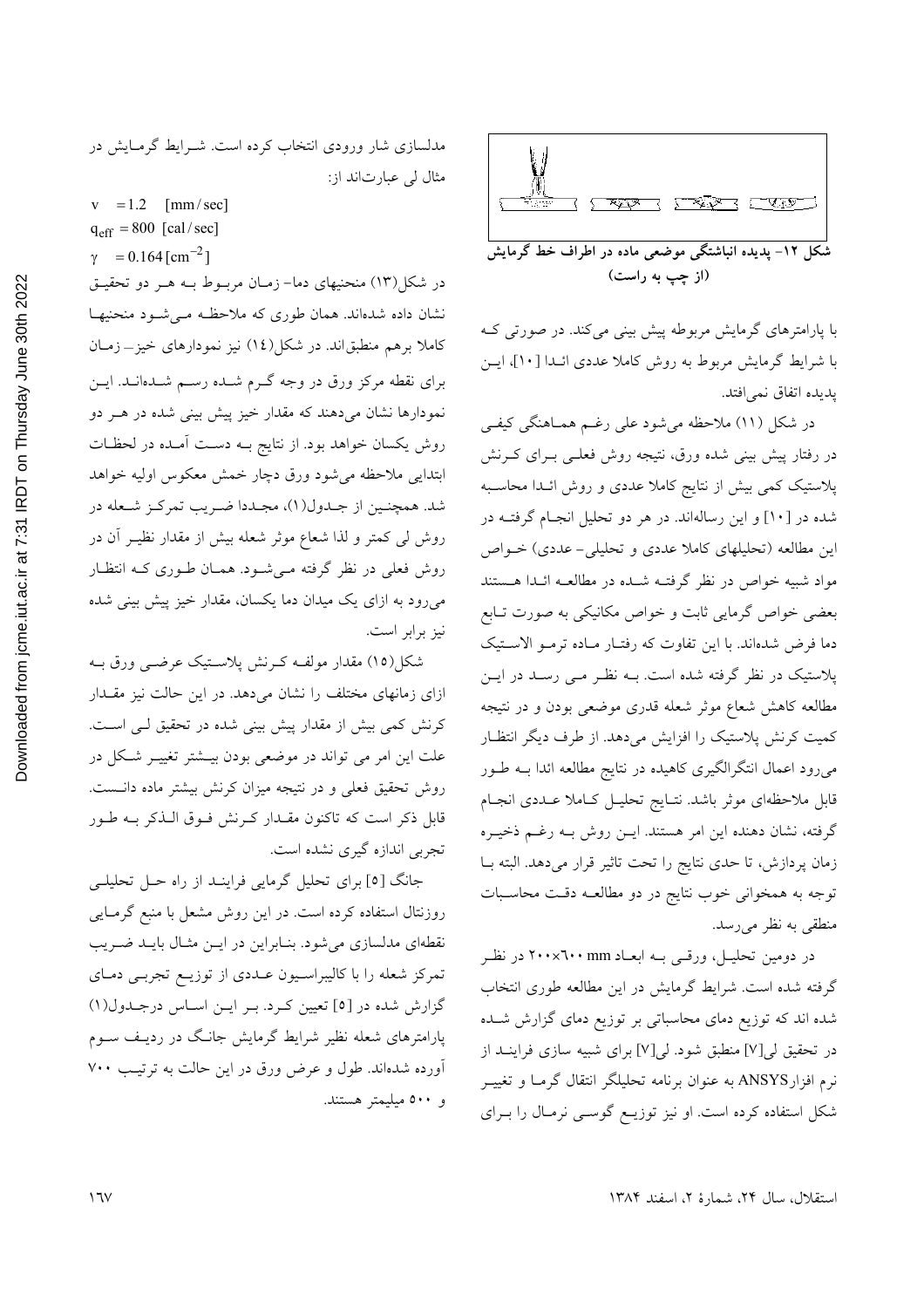

**مرکز وجه گرم شده**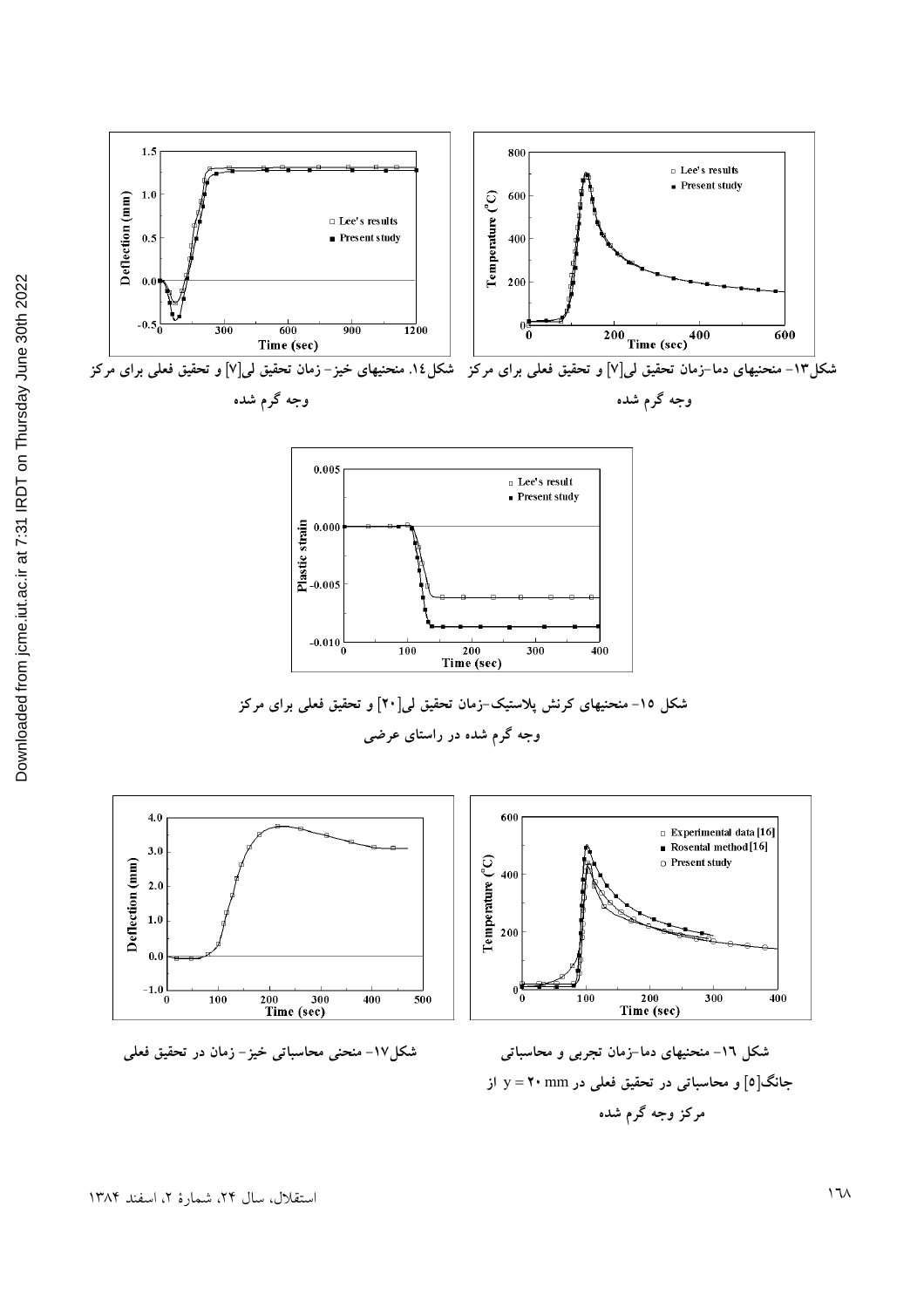

شکل ۱۸– مقایسه نتایج شبیهسازیهای انجام شده با دادههای تجربي جانگ[٥]

شکل(١٦) منحنی دما- زمان تجربی و محاسباتی جانگ را نشان می دهد. به ازای پارامترهای جدول (۱) و با استفاده از راه حل تحلیلی به کار رفته در تحقیق فعلـی، منحنیهـای دمـا-زمـان در شکل (١٦) نشان داده شده اند. دراین شکل، میزان انطباق خوبی با داده های تجربی ملاحظه میشود. شار مـاکزیمم تخمینـی بـه روش جانگ برابر ۱۳۰۰ cal/sec گزارش شده کـه از جـدول(۱) ملاحظه می شود با شار مـاکزیمم بـراَورد شـده در ایــن تحقیـق یکسان است. شکل(۱۷) نمودار خیز – زمـان بـرای نقطـه مرکـز وجه گرم شـده در ايــن شـبيه سـازي را نــشان مـي،دهــد. خيــز انـــدازهگيــــري شــــده در نقطــــه مركـــز ورق در[٥] برابــــر δ = ٢/٩٦ mm قاست. مقدار خيز محاسباتي در اينجا تقريبا ٥٪ بیش از مقدار اندازهگیری شده است. بنابراین نتیجه شـبیهسـازی .<br>قابل قبول به نظر میرسد. در این شکل مجـددا پدیــده عکـس شدن خیز ورق در لحظات اولیه پیش بینی میشود. نکته دیگری که از این شکل مشاهده می شـود اینکـه ورق حالـت برگـشت فنري را تجربه مي كند.

بے اساس پارامترہای گرمایش نظیے آزمایے عانگ (تحلیــل ســوم)، تحلیلهــای دیگــری ترتیــب داده شــدهانــد. در

شکل(۱۸) مقایسهای بین نتایج محاسباتی در این تحقیق با دادههای تجربی جانگ صورت گرفته است. همان طوری که در این شکل نیز مشاهده میشود نتایج شبیه سازیها انطباق خوبی با دادههای تجربی نشان میدهند.

## ۶- نتیجه گیری

در این مقاله روشی برای مطالعه مکـانیزم تغییــر شـکل ورق در فرایند خمکاری شـعلهای ارائــه شــد. در ایــن روش از راه حــل تحلیلی میدان دما همراه حل عددی جابه جایی گرهـی اسـتفاده می شود. در هر مرحلــه از تحليــل يــس از اعمــال شــار گرمــاي ورودی با توزیع گوسی نرمال، میدان دما تعیین شده و به عنوان بارگذاری گرمایی در تحلیل ترمو الاستیک پلاستیک مورد استفاده قرار میگیرد. در شبیه سازیها تغییرشکل مـاده، بـزرگ و کرنش، کوچک فرض می شوند. خواص گرمـایی مـاده ثابـت و برابر مقادیر مربوط به صفر درجه، شکل(۶) و خواص مکـانیکی تابع دما، شکل(۷) در نظر گرفته می شــوند. در ایــن روش بــرای تعیین پارامترهای شعله از کالیبراسیون عددی استفاده مـی شــود. برای این منظور به منحنی دما– زمان یا دما– مکان تجربے نیـاز است.

نتايج شبيه سازيها به اين روش همخواني خوبي بـا نتـايج سـاير محققان و داده های تجربی موجود دارند. پدیـده هـای خمـش معکــوس ورق، انباشــتگی موضــعی مــاده و برگــشت فنــری را میتوان با این تحلیل مشاهده کـرد. از ایــن روش مــی تــوان در مطالعات پارامتری فرایند استفاده کرد. در شبیه ســازیهای انجــام شده تغییرشکل ورق نسبت به گزارشهای موجود، موضعیتر بوده و کرنش پلاستیک بیـشتری در ناحیـه زیــر شـعله پـیش بینــی مې شو د.